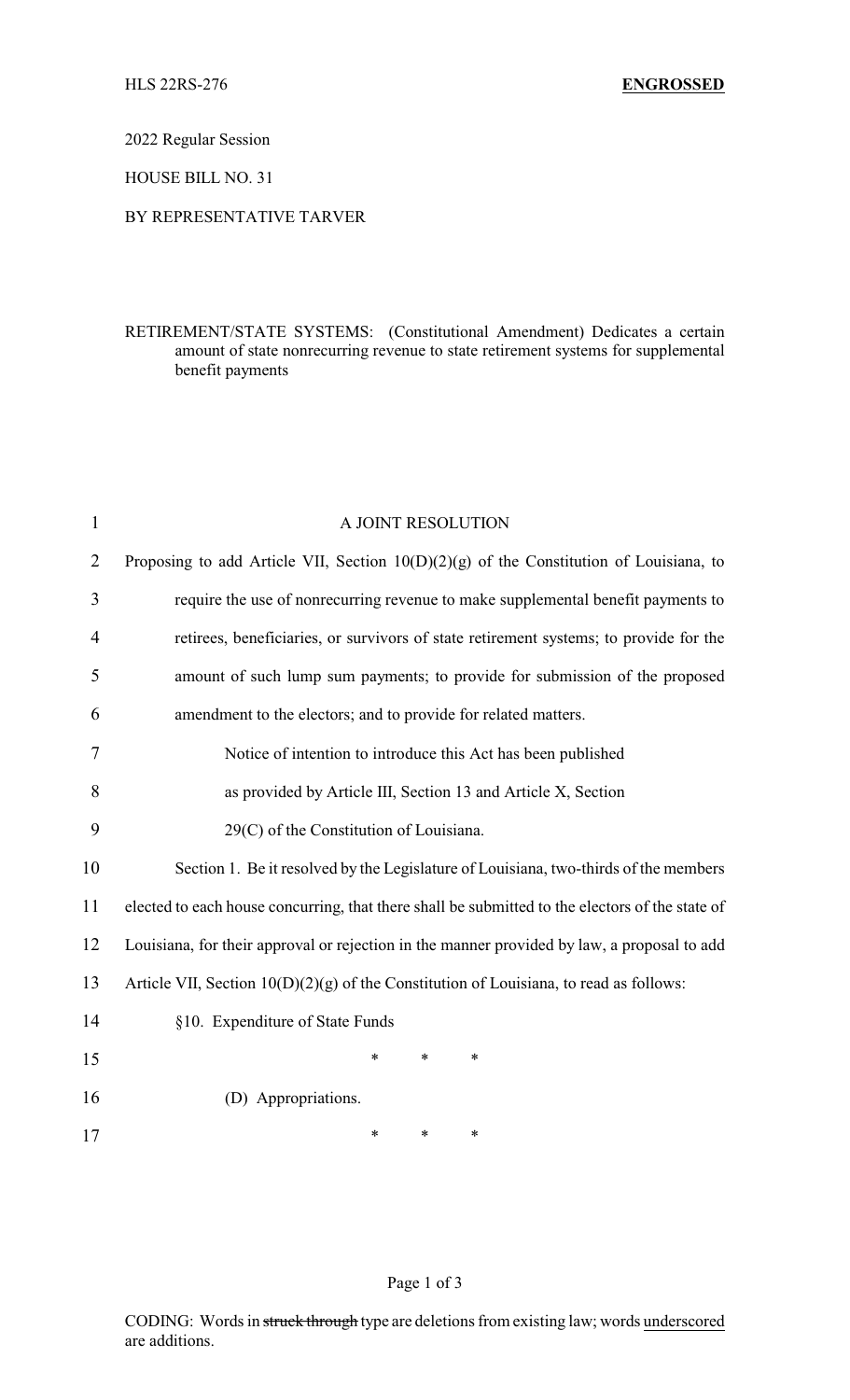| $\mathbf{1}$   | (2) Except as otherwise provided in this constitution, the appropriation or                   |  |  |  |
|----------------|-----------------------------------------------------------------------------------------------|--|--|--|
| $\overline{2}$ | allocation of any money designated in the official forecast as nonrecurring shall be          |  |  |  |
| 3              | made only for the following purposes:                                                         |  |  |  |
| 4              | *<br>*<br>$\ast$                                                                              |  |  |  |
| 5              | Providing a non-recurring lump-sum payment to eligible recipients of<br>(g)                   |  |  |  |
| 6              | state retirement systems. The amount of the payment shall be calculated by dividing           |  |  |  |
| 7              | the total appropriated amount by the total number of eligible recipients. For the             |  |  |  |
| 8              | purposes of this Subsubparagraph, the term "eligible recipients" means retirees,              |  |  |  |
| 9              | beneficiaries, and survivors who were receiving benefits from the system as of June           |  |  |  |
| 10             | thirtieth the prior fiscal year. The legislature may provide by law for certification to      |  |  |  |
| 11             | the legislature of the number of eligible recipients there are in each system and the         |  |  |  |
| 12             | number of eligible recipients pursuant to the provisions<br>of this<br>total                  |  |  |  |
| 13             | Subsubparagraph.                                                                              |  |  |  |
| 14             | $\ast$<br>$\ast$<br>$\ast$                                                                    |  |  |  |
| 15             | Section 2. Be it further resolved that this proposed amendment shall be submitted             |  |  |  |
| 16             | to the electors of the state of Louisiana at the statewide election to be held on November 8, |  |  |  |
| 17             | 2022.                                                                                         |  |  |  |
| 18             | Section 3. Be it further resolved that on the official ballot to be used at the election,     |  |  |  |
| 19             | there shall be printed a proposition, upon which the electors of the state shall be permitted |  |  |  |
| 20             | to vote YES or NO, to amend the Constitution of Louisiana, which proposition shall read as    |  |  |  |
| 21             | follows:                                                                                      |  |  |  |
| 22             | Do you support an amendment to authorize use of nonrecurring state revenue                    |  |  |  |
| 23             | to pay supplemental retirement benefits to retired state government and                       |  |  |  |
| 24             | school board employees and their beneficiaries and survivors? (Adds Article                   |  |  |  |
| 25             | VII, Section $10(D)(2)(g)$                                                                    |  |  |  |